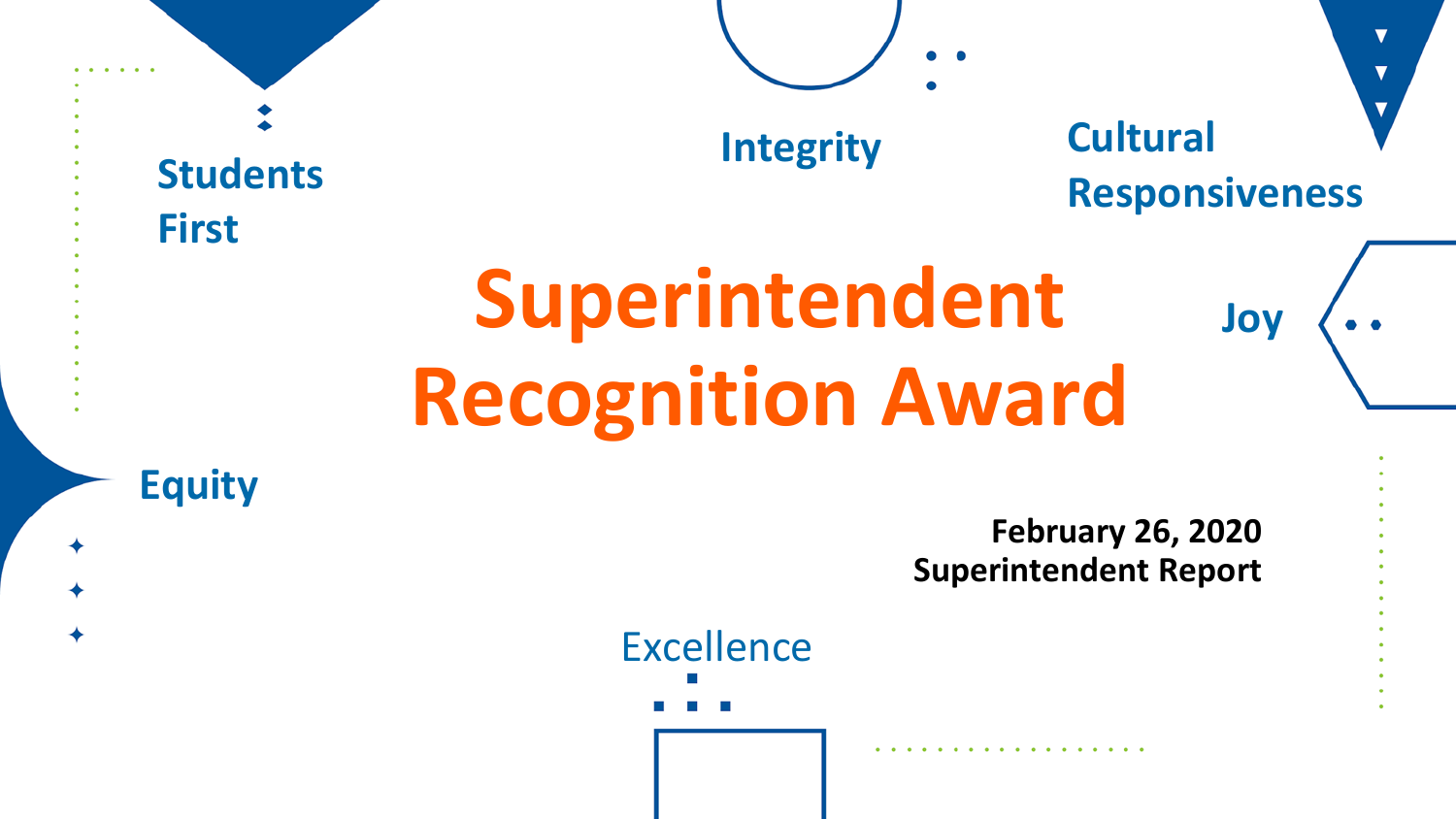# *"Leadership and learning are indispensable to each other."* **John F. Kennedy**

# **Congratulations OUSD Dual Enrollment Program!**



Medical Assisting, Life Academy Culinary Arts, Bunche



**Dr. Kyla Johnson-Trammell, Superintendent** *This is an exciting celebration of our high schools, district, & over 4,000 students who've benefited from this incredible opportunity!*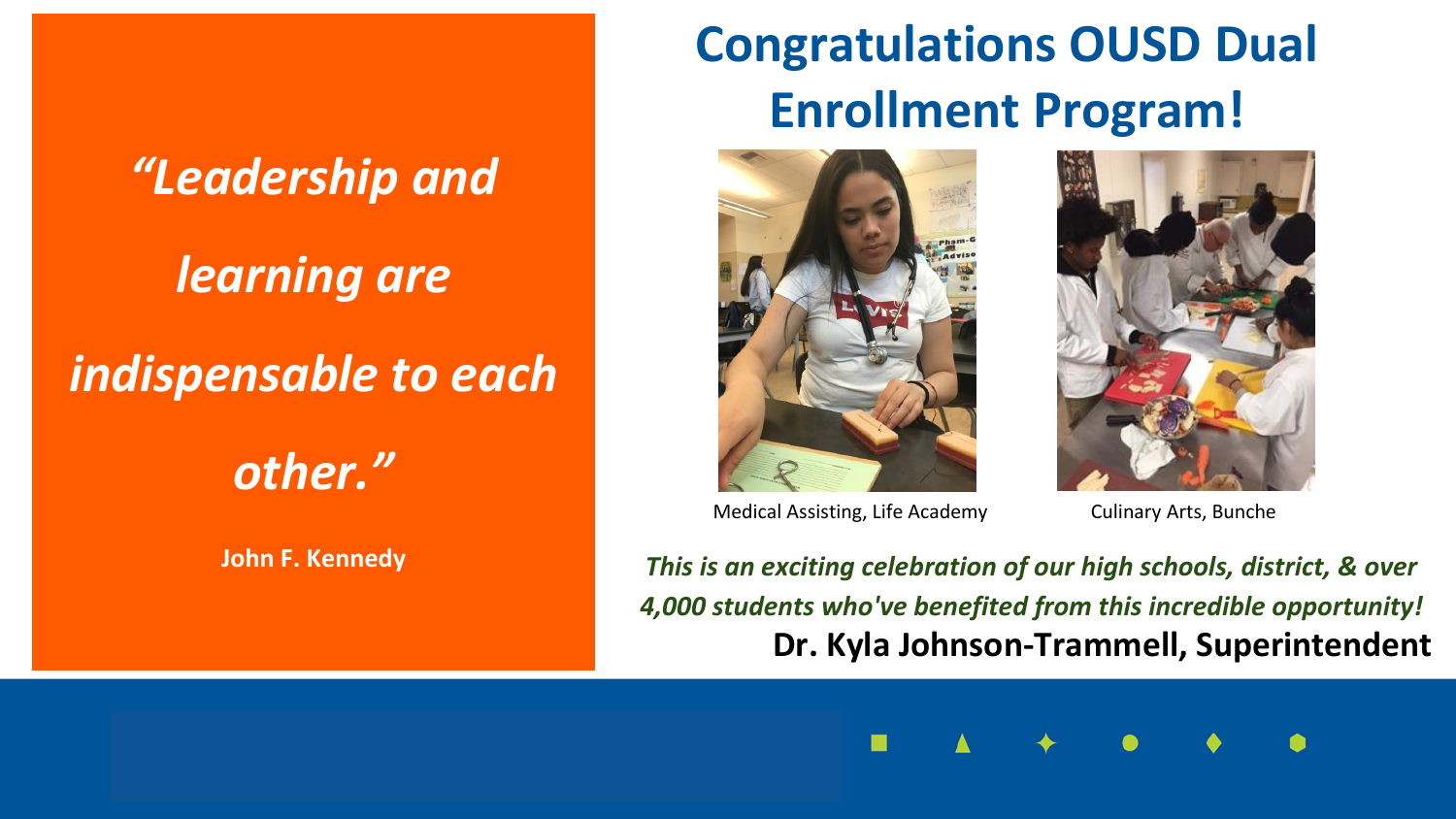

# **Appreciating Our Staff Making Positive Impact**



#### ★ **Dual Enrollment courses are…**

- *Real college courses* **taught by Peralta professors**
	- **Take place** *AT the high school campus*
		- **During a student's school day** 
			- **Totally** *FREE* **to students!**
- ★ **Oakland is [ahead of the State & Nation](https://edsource.org/2020/high-school-students-benefit-from-taking-college-courses-but-access-uneven-in-california/623558) on Dual Enrollment participation, and participation rates of African American & Latinx students.**
	- **38% of our Class of 2019** took 1+ Dual Enrollment Peralta College course during high school
	- **35% of African American & 41% of Latinx** students took 1+ DE course during high school

**OUSD's Dual Enrollment Program was highlighted on an EdSource UC Davis Webinar joined by over 700 people! Watch it [here.](https://edsource.org/broadcasts/linking-high-school-and-college-whats-next-for-dual-enrollment-in-california)**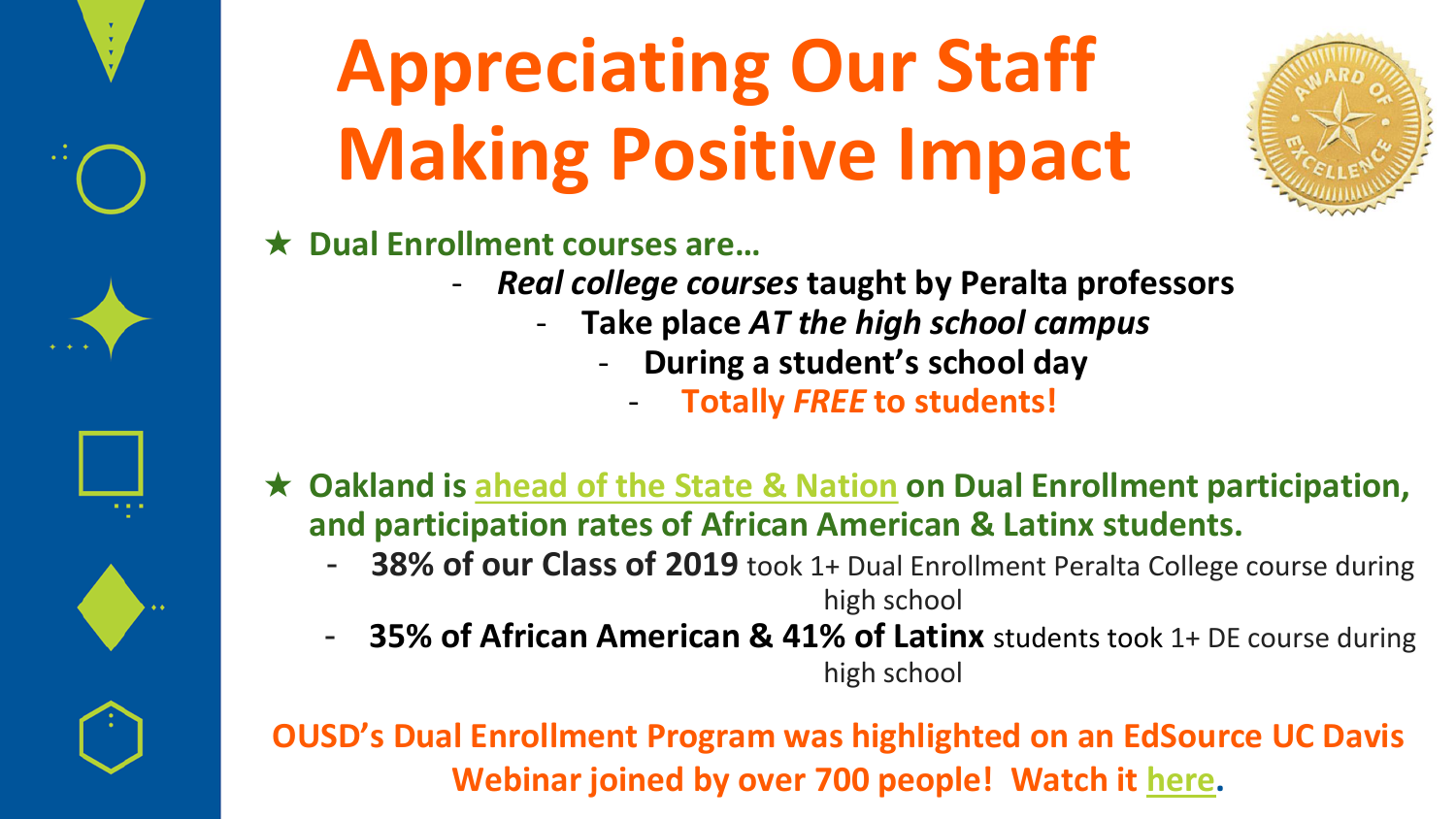# **Leslie Hsu**



## **Manager of Dual Enrollment**



Leslie Hsu Freeman is the Manager of Dual Enrollment for the Oakland Unified School District's High School Linked Learning Office. She began her position in Fall 2015, building the District's first-ever Dual Enrollment program, supporting over 6,000 Oakland students with gaining access to free college courses while in high school.

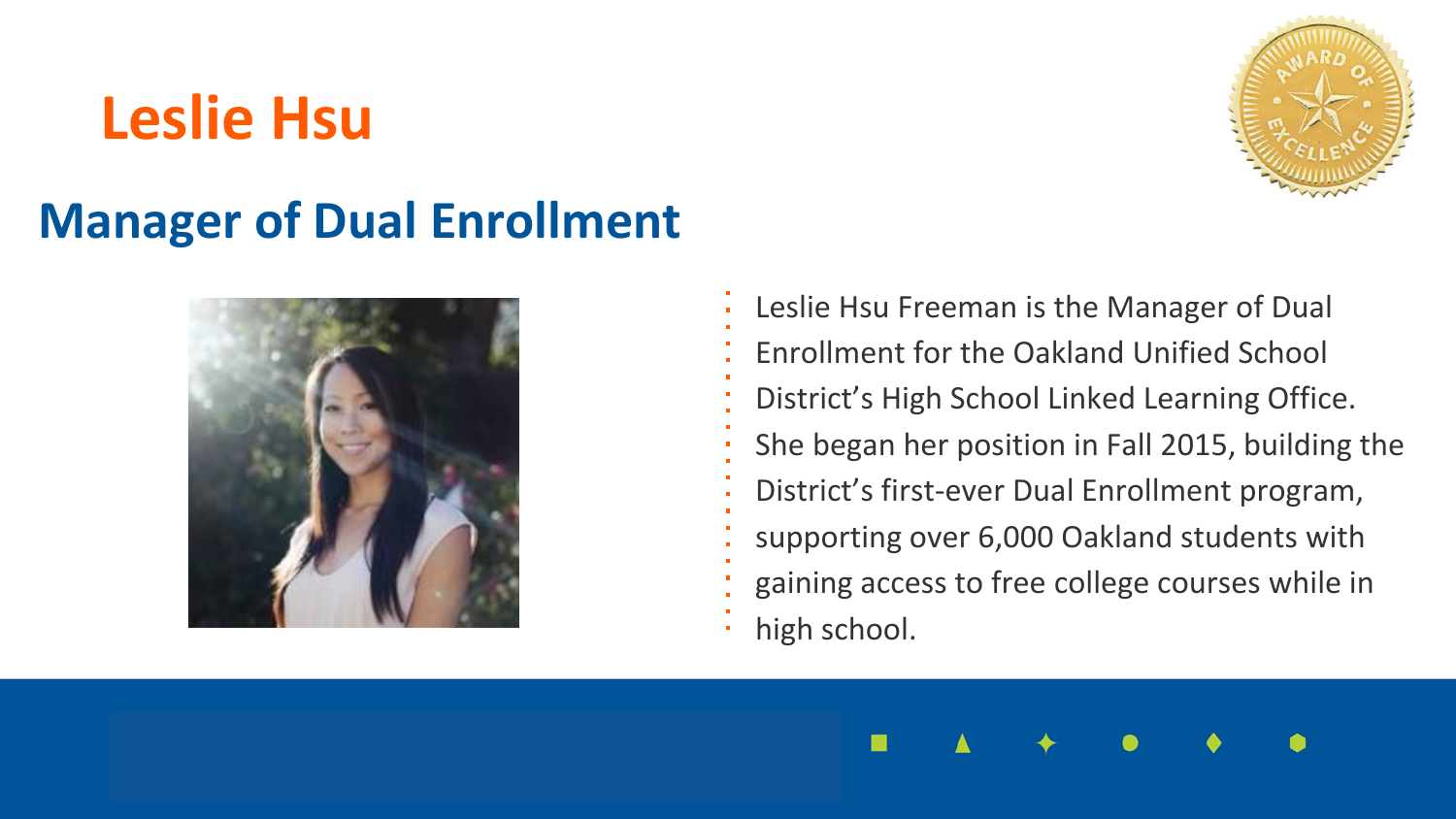# **Fatima Ghatala**



### **Dual Enrollment Specialist**



Fatima Ghatala is the Dual Enrollment Specialist in Oakland Unified School District, whose DE program services 15 high schools, over 40 courses, and more than a thousand students each semester.